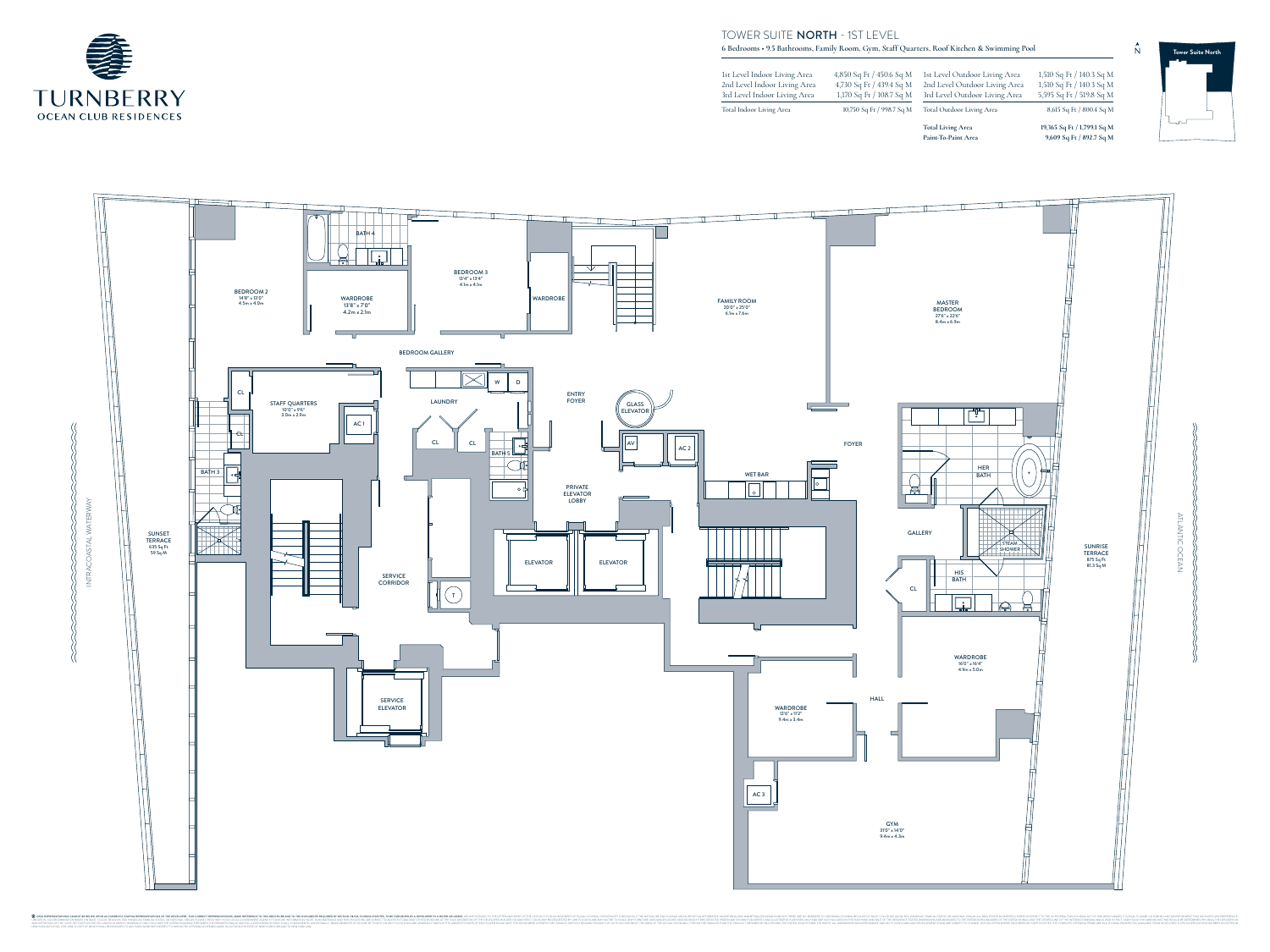ATLANTIC OCEAN  $\overline{\phantom{a}}$ NTIC  $\bigcirc$ CEA



 $\blacktriangle$ 

## TOWER SUITE NORTH - 2ND LEVEL





**6 Bedrooms • 9.5 Bathrooms, Family Room, Gym, Staff Quarters, Roof Kitchen & Swimming Pool**